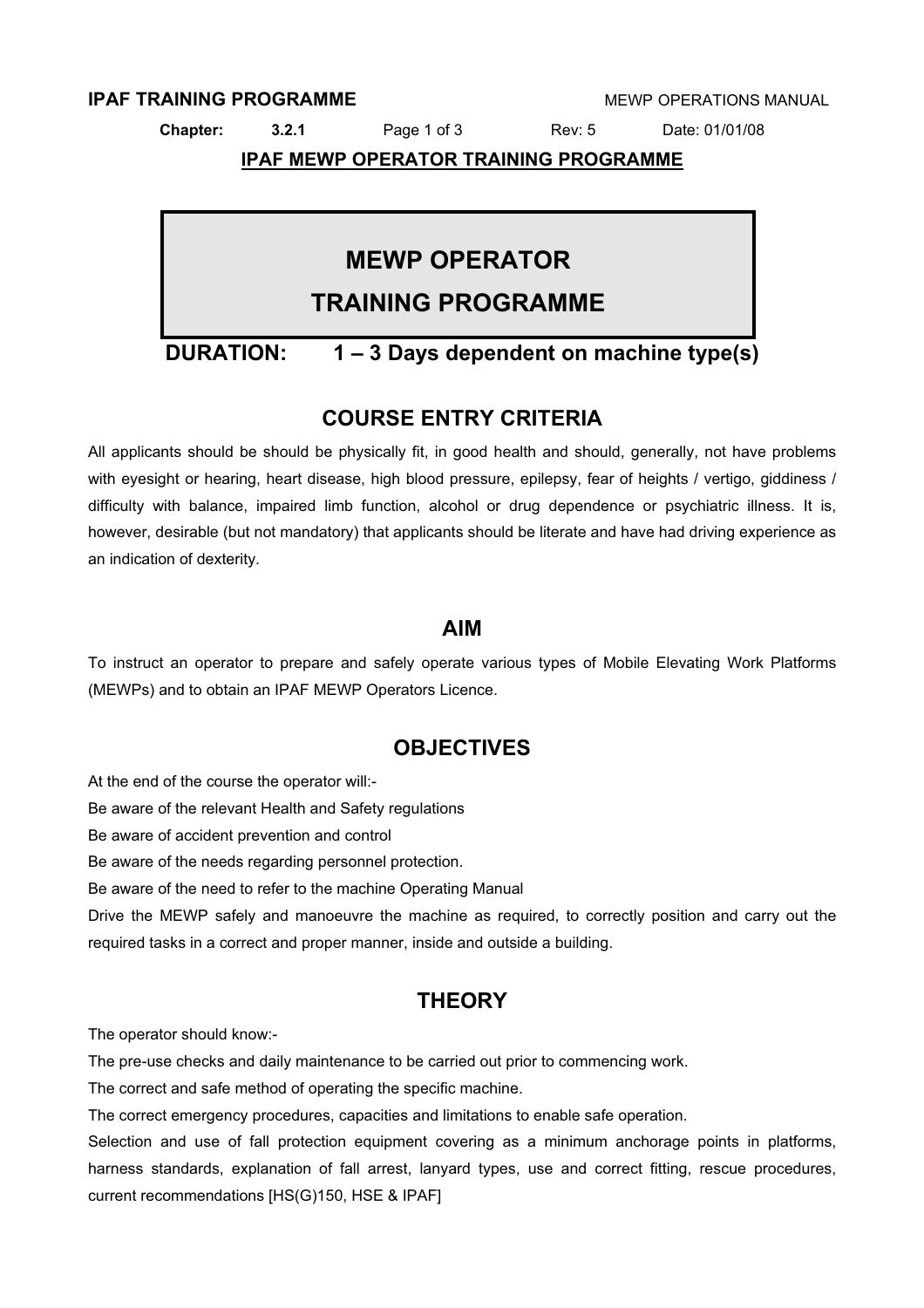### **IPAF TRAINING PROGRAMME EXAMPLE THE MEW POPERATIONS MANUAL**

**Chapter: 3.2.1** Page 2 of 3 Rev: 5 Date: 01/01/08

### **IPAF MEWP OPERATOR TRAINING PROGRAMME**

# **THE PROGRAMME WILL CONSIST OF THE FOLLOWING SUBJECTS**

#### **1. INTRODUCTION**

Facilities, PAL Card overview and Pre-course theory test.

#### **2. MEWP CATEGORIES**

Different types of MEWP and their description and other courses available.

#### **3. STRUCTURAL PARTS**

Stabilising, levelling, chassis drive options, turntable, boom/scissor pack and MEWP selection.

#### **4. REGULATIONS**

ISO 18878, European, HASWA, PUWER, LOLER, MHSW, WAHR & RIDDOR.

#### **5. PRE-USE INSPECTIONS/HANDOVERS**

Thorough examinations, Familiarisation, Pre-Use Inspection, Identify Safety Items & Controls, Defects & Emergency descent.

#### **6. SAFE OPERATING METHODS & HAZARDS**

Travelling to the workplace, Positioning/Terrain, SWL, Weather, Electrical Hazards, Harness Statement, Do's & Don'ts and Parking.

#### **7. THEORY TEST**

Individual written test with explanation of pass requirements. Failure means applicant will have to resit the course on another day. Instructors can choose to use either Operator Theory Test Paper A or Operator Theory Test Paper B.

#### **8. PRACTICAL TRAINING**

- Introduction to the Actual Machine *Walk around and familiarisation with MEWP*.
- Major components Identification of each component and its function.
- Pre-use Checks and Inspection *Carry out all the required checks/inspections on the following items:- Tyres, main frame, turntable, fluid levels, hoses, electrical cables, booms, cage, brakes, steering, lights, travel, controls, (lower/upper), pins/retaining bolts and decals any additional points from the machine operations manual.*
- Starting/Stopping the Machine *Correct starting and shut down procedures.*
- Pre-Use Function Checks *Fully function the machine and carry out full emergency lowering procedure.*
- Checks Prior to Road Travel For example: *PTO disengaged, booms retracted, stabilisers retracted, machine secure, e.g. no loose objects.*
- Planning the Route *Gradients, access, overhead obstructions and ground conditions.*
- Travelling the Route and Manoeuvring the Machine (where applicable) *Ensure route clear, use of assistant to signal, etc., practice close manoeuvring and observe correct driving practices (tail swing, etc).*